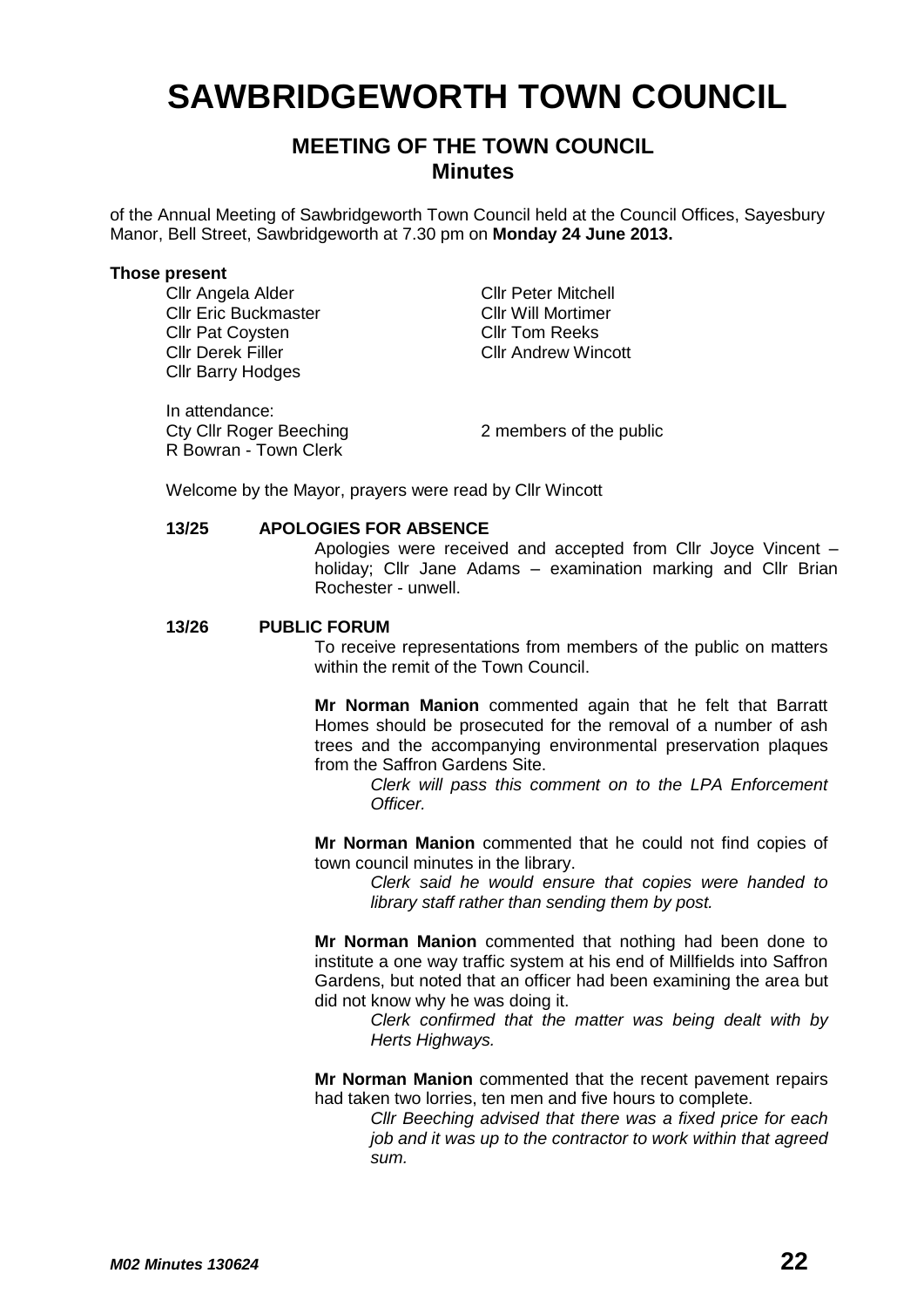**The Mayor** congratulated Cllr Tom Reeks on completing the Three Peaks Challenge, which he had done on behalf of the Josh Taffs Charity.

# **13/27 DECLARATIONS OF PECUNIARY INTEREST**

To receive any Declarations of Pecuniary Interest by Members There were none

### **13/28 MINUTES**

*Resolved:* To approve as a correct record the minutes of the Annual Meeting of the Town Council held on 28 May 2013 (M01) *[prop Cllr Hodges; secd Cllr Filler]*

To attend to any matters arising from these Minutes and not dealt with elsewhere on this Agenda. There were none.

#### **13/29 PLANNING COMMITTEE**

*Received and Noted:* The Minutes of the Planning Committee Meetings held on:

- 28 May 2013 (P01)
- 10 June 2013 (P02)

# **13/30 FINANCE AND POLICY COMMITTEE**

*Received and Noted:* The minutes of the Finance and Policy Committee Meeting held on:

• 10 June 2013 (F01)

# **13/31 FINANCIAL REGULATIONS**

*Resolved:* To adopt amendments to Financial Regulations as Recommended by the Finance and Policy Committee and as contained in Minute F13/09.1 of their meeting dated 10 June 2013. *[prop Cllr Buckmaster; secd Cllr Coysten]*

# **13/32 ANNUAL ACCOUNTS AND ANNUAL RETURN**

- 1. *Resolved:* To adopt the Annual Accounts and the Annual Return for 2012/13 *[prop Cllr Buckmaster; secd Cllr Hodges]*
- 2. *Resolved:* To sign the Certificate of Governance. *[prop Cllr Filler; secd Cllr Wincott]*
- 3. *Noted:* The report of the internal auditor and the report on actions required.

# **13/33 MAYOR'S CORRESPONDENCE/COMMUNICATIONS**

Mayor's communications;

events attended:

22 June – Bishops Stortford Carnival

Events upcoming:

- 28 June Buntingford Civic Reception
- 29 June Hailey Centre Summer Fete
- 30 June Music in the garden Cllr Roger Beeching
- 06 July Farmers market
- 06 July Leventhorpe Proms Concert
- 07 July Sawbridgeworth Civic Service at 3pm at Great St Mary's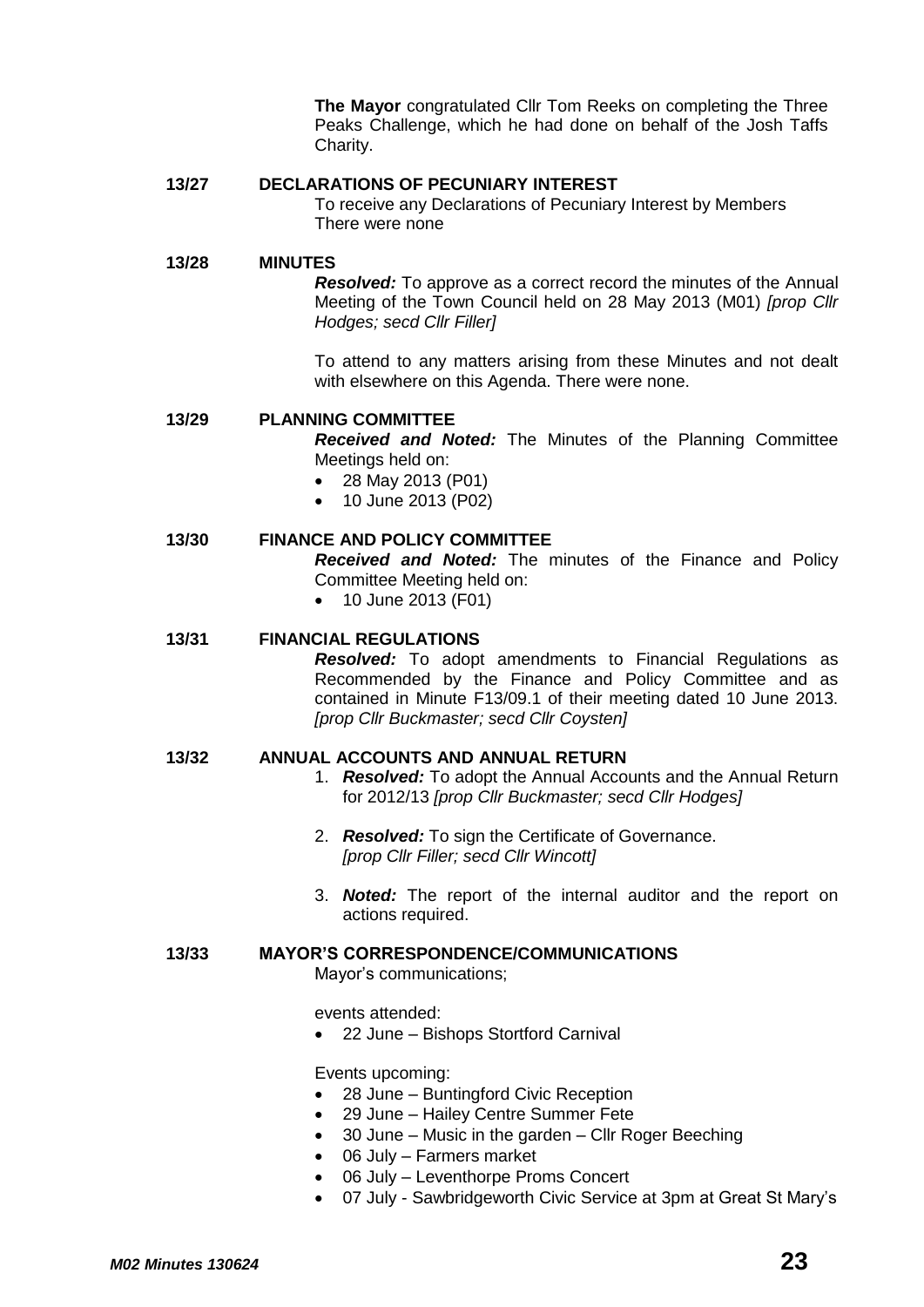- 12 July opening the re-launch of the MarkDavid kitchen shop
- 19 July unveiling a plaque at the Montessori school to mark their excellence.

Fund raining Events for the Year:

- 13 October 10k Run plus a fun day at Bullfields; alternatively a one mile run around Bullfields
	- 26 April 2014 Mayor's Civic Dinner at the Memorial Hall

#### **13/34 REPRESENTATIVES & CHAMPIONS REPORTS**

To receive representatives reports from:

- o **County Councillor Roger Beeching** reported:
	- o County Council's Gross Value Added contribution.
	- o Sawbridgeworth electoral divisions satisfaction ratings. However there is a poor perception of the extent of drug dealing and young people "hanging around" Is this an action for the new Town Plan?
	- o Norovirus present at Watford hospital.
	- o In Mau 500 carriageway defects were reported and are being cleared at a rate of 90 per week. Customer communication is known to be not good and is being worked on.
	- o Hertfordshire uses twice as much water as the country as a whole.
	- o An HCC proposal for a Gilston to Redricks Lane link has been withdrawn
	- o The Little Hadham bypass has a high priority for Herts **Highways**
	- o Bloor Homes have submitted an outline planning application for 270 houses on the former Merck Sharp and Dohme site.

#### o **District Councillor Eric Buckmaster** reported:

- o The next District Plan panel is on 25 July and is an update session
- o A Q&A session on Bishops Stortford North proposals at the Charris Centre
- o Has represented EHDC on Three Counties Radio concerning the Place for People proposals for Harlow North
- o Essex CC are consulting on a proposal for Junction 7a of the M11 Eastern Access
- o EHDC are carrying out Recycling Roadshows there will be one at the Farmers Market on 07 July
- o There is a determination that Scrutiny Committees must be more challenging to the Executive of EHDC

#### o **District Councillor Will Mortimer** reported:

- o There would be a meeting in July of the audit committee and that he would report back to the council.
- o **Hertfordshire Police** were not present.

#### **13/35 CLERK'S REPORT**

#### **HAPTC Executive**

Congratulations to Cllr Jane Adams who has been elected to be a member of the HAPTC executive for the next four years.

#### **Newsletter**

The Spring/Summer edition of the Town Council Newsletter has been published and had been distributed.